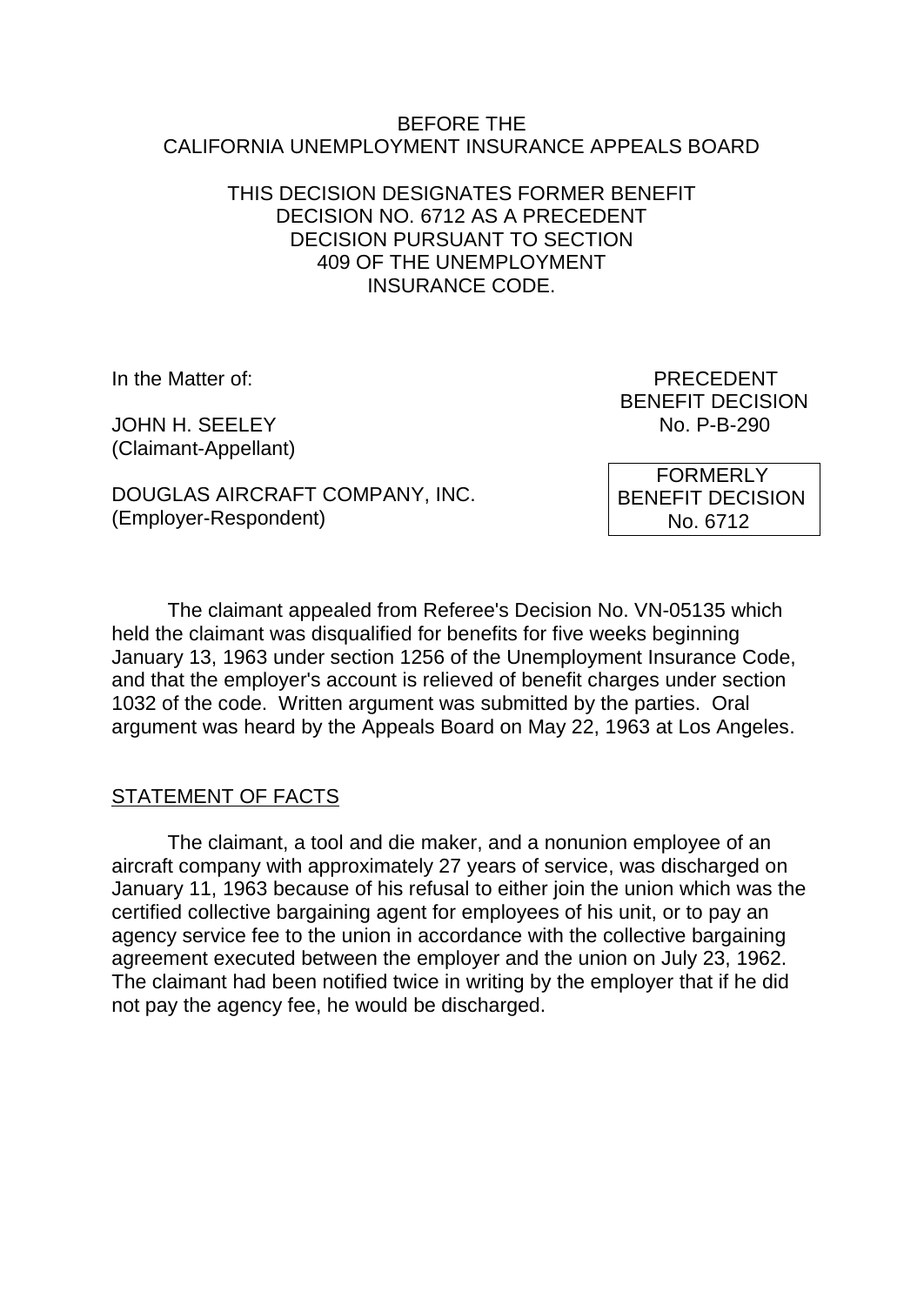The union involved is the International Association of Machinists, Aeronautical Industrial District Lodge No. 1578, and was the sole bargaining agent of the unit where the claimant was employed. The new collective bargaining agreement, effective July 23, 1962, contained the following security provision:

# "ARTICLE V - UNION SECURITY

## "Section 1 - Payment of Agency Fee or Membership Dues as a Condition of Employment

"All employees in the bargaining unit must as a condition of employment be a member of the Union and pay union dues or pay an agency fee to the Union, but not both, as set forth below:

"(a) All employees within the bargaining unit on the effective date of the Agreement who are not union members must, as a condition of employment, pay to the union, while on the active payroll, an agency fee equal in amount to monthly membership dues beginning with September, 1962, or the month following the month in which they accumulate thirty (30) days' service in the bargaining unit, whichever is later. . . ."

The claimant, who did not object to unions generally, objected to this particular union because he considered it was not a democratic union. He believed the individual reserves the right to belong or not to belong to the union, and it is up to the union to sell him unionism. He could have joined it, but he never tried to do so. He objected to paying an agency fee to retain the job he had had for so many years, and alleged that there were still other employees who had failed to make the payment but were still on the employer's payroll.

The employer stated that it was obliged by law and by contract to discharge any employee who failed to join the union or to pay the agency service fee, and it endeavored to abide by both the law and the contract.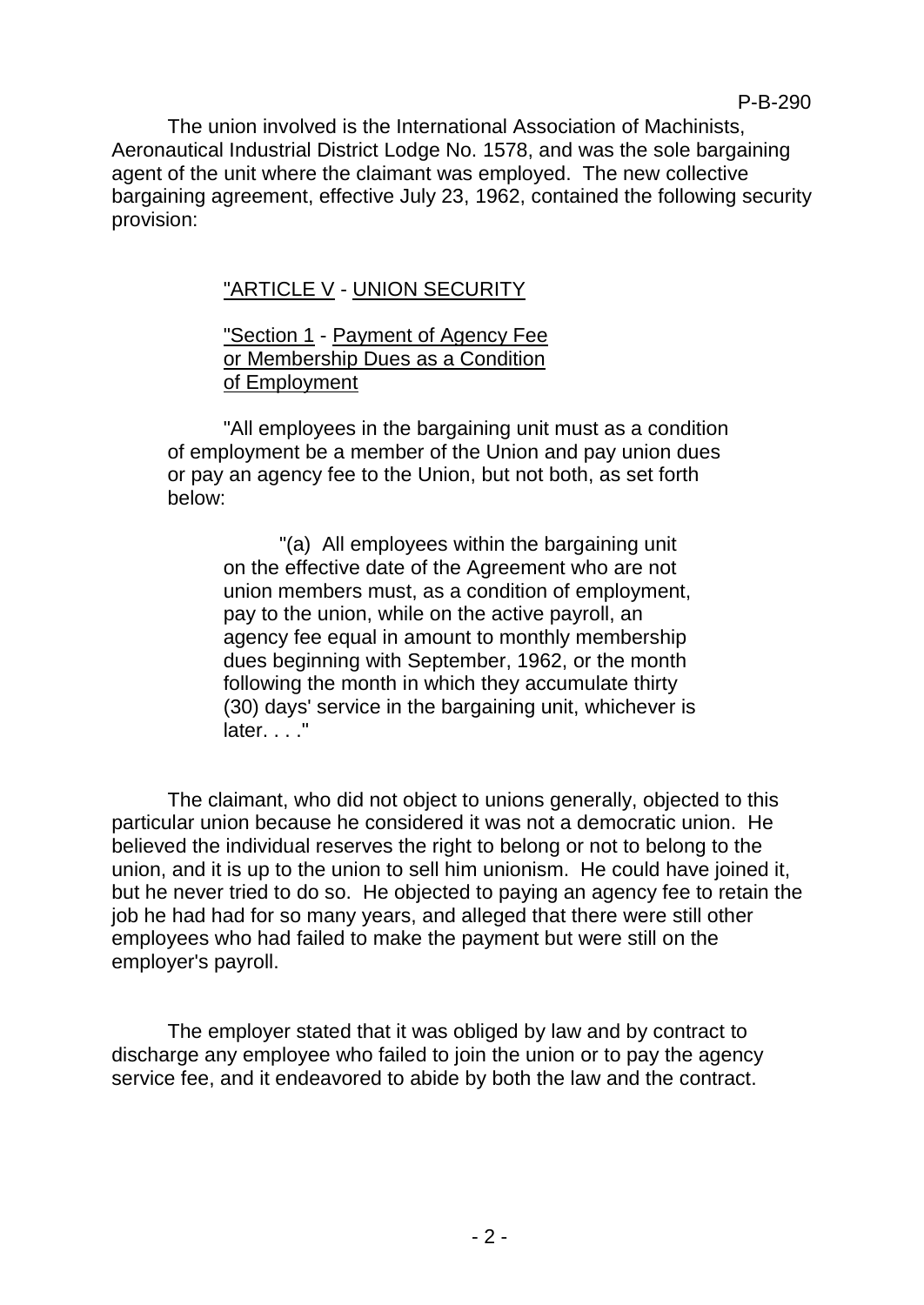The issue is whether the claimant, in effect, voluntarily left his most recent work without good cause when his services were terminated by the employer because of his failure to pay the agency service fee to the union.

P-B-290

The claimant contends that the provision in the collective bargaining agreement which bases his retention of his job on the payment of such a fee, or the joining of the union, is illegal, and therefore he had good cause for refusing to pay the fee.

### REASONS FOR DECISION

Section 1256 of the Unemployment Insurance Code provides that an individual shall be disqualified for benefits if he leaves his most recent work voluntarily without good cause.

We have held that a discharge occurs where the employer is the moving party in terminating the employment relationship; and, conversely, a voluntary leaving of work occurs where the employee is the moving party in terminating such relationship (Benefit Decisions Nos. 5421 and 6590).

Where an employee's employment is terminated by the employer in compliance with the union's request under the collective bargaining agreement, because of a claimant's failure or refusal to join a bona fide union or to pay his union dues or fines, we have held that the claimant, in effect, leaves his work on a voluntary basis, and the question is whether such leaving was with good cause (Benefit Decisions Nos. 4774, 5040, 5228, 5358, 5410, 6167 and 6710).

The question of whether a provision such as existed in this collective bargaining agreement is legal and not an unfair labor practice was considered by the Supreme Court of the United States in National Labor Relations Board v. General Motors Corporation, 31 U.S.L. Week 4540 (U.S. June 3, 1963). The court stated the issue to be: Whether an employer commits an unfair labor practice under the National Labor Relations Act, Section 8(a)(3) when it refuses to bargain with a certified union over the union's proposal for the adoption of the "agency shop." More narrowly stated, since the employer is not obliged to bargain over a proposal that he commit an unfair labor practice,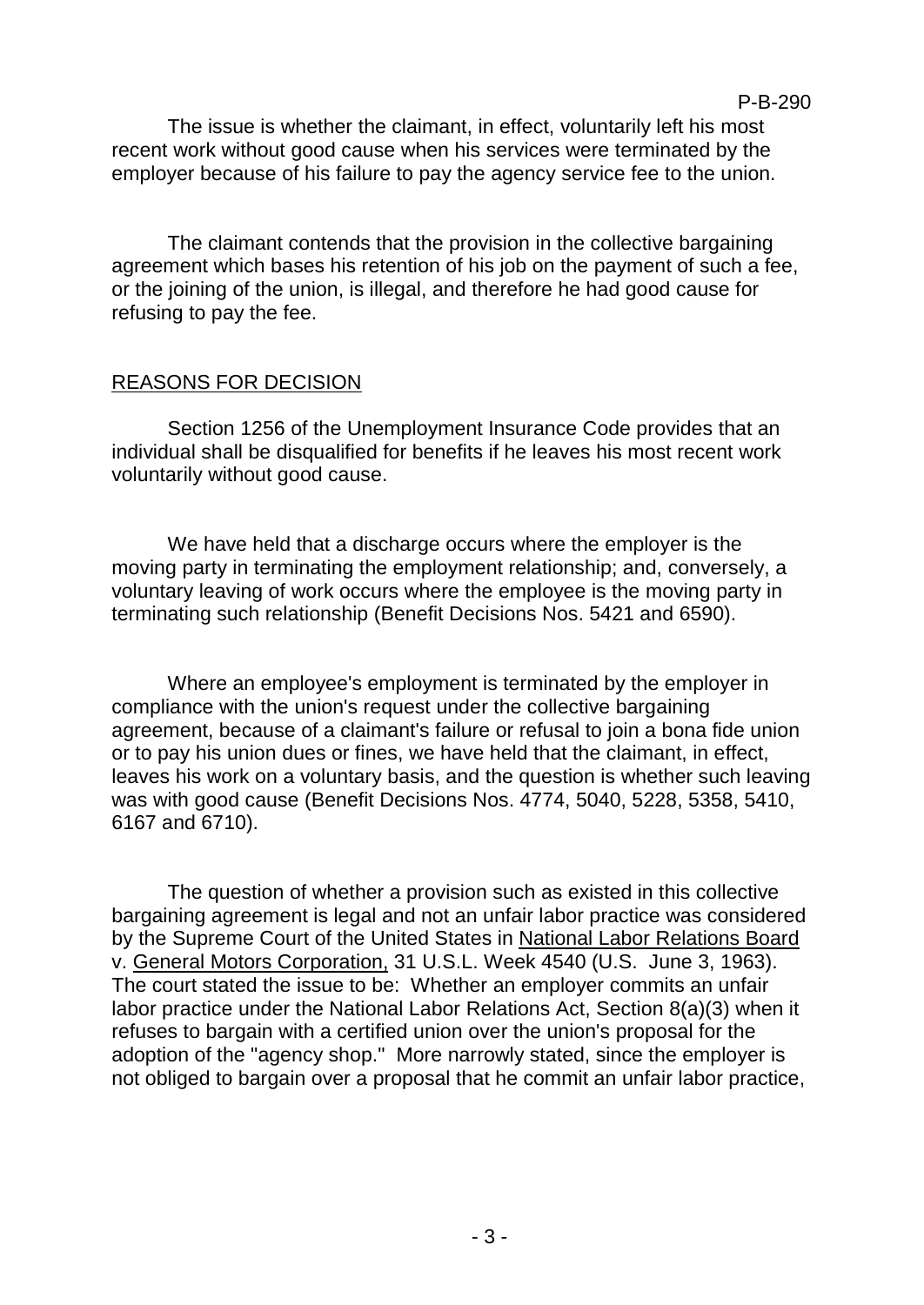the question is whether an agency shop is an unfair labor practice under section 8(a)(3) of the Act, or else is exempted from the prohibitions of that section by the proviso thereto. The court concluded that "this type of arrangement does not constitute an unfair labor practice and that it is not prohibited by section 8."

After setting forth the history of the legislation involved, the Supreme Court stated that the purpose of section 8(a)(3) was to abolish the closed shop, thus eliminating the most serious abuses of compulsory unionism; and to provide that employees sharing the benefits of union's accomplishments pay their share of the cost. Under the new law, expulsion from the union would not be ground for a compulsory discharge from employment so long as the worker was not delinquent in the payment of his initiation fees or dues. "The agency shop arrangement proposed here removes that choice from the union and places the option of membership on the employee while still requiring the same monetary support as does the union shop. . . . To the extent that it has any significance at all it (the agency shop) serves, rather than violates, the desire of Congress to reduce the evils of compulsory unionism while allowing financial support for the bargaining agent."

In this case, the claimant lost his job because he wilfully refused and failed either to join the union, or to pay the agency service fee in accordance with the provisions of the collective bargaining agreement between the union and the employer. In line with our prior decisions, we hold that this was a voluntary leaving of work. Furthermore, in view of the Supreme Court's decision in National Labor Relations Board v. General Motors Corporation, supra, this requirement in the collective bargaining agreement was legal and valid and not an unfair labor practice. Therefore, the claimant had no good cause under the law for failing to pay the fee and he refused to do so for personal reasons which were noncompelling within the meaning of section 1256 of the code (Benefit Decisions Nos. 5686 and 6710). Accordingly, he is subject to disqualification for benefits under this section for five weeks as provided in section 1260 of the code, and the employer's reserve account is entitled to relief from charges under section 1032 of the code.

The claimant has contended that the employer, as of February 11, 1963, still retained on its payroll several employees who were not members of the union and had not paid the agency fee. Whether or not the employer and the union have failed to comply with the provisions of the collective bargaining agreement with respect to these employees is not an issue before us in this proceeding. It is clear that the claimant herein was terminated in accordance with those provisions of the agreement which we have found to be in compliance with the law.